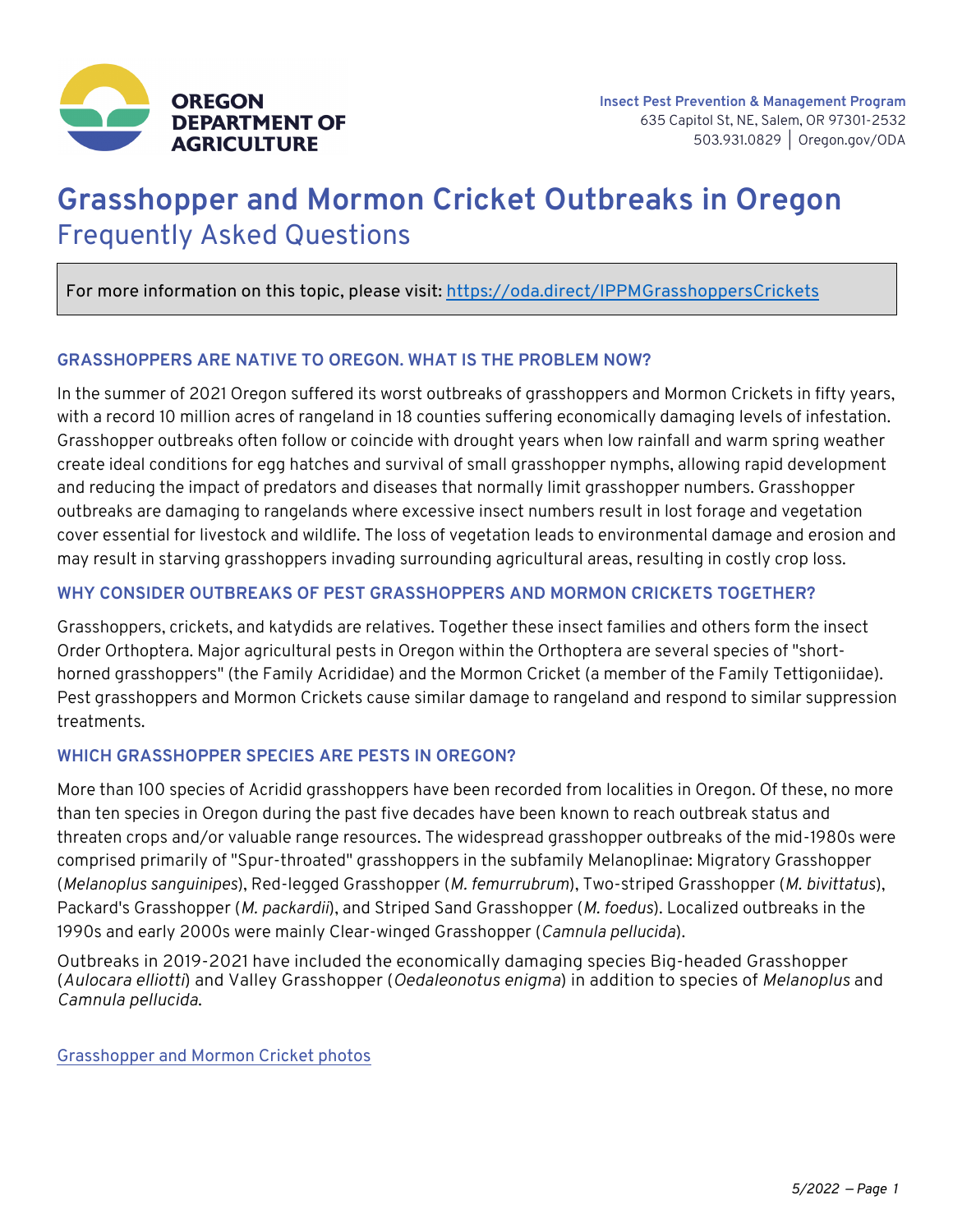## **WHAT IS A MORMON CRICKET?**

The Mormon Cricket (*Anabrus simplex*) is actually a member of the "long-horned grasshopper" family, and not closely related to the singing field crickets and tree crickets. Mormon crickets and other large flightless shieldbacked ground katydids in Oregon East of the Cascades periodically reach outbreak populations, during which they move out of intermountain habitats and into crop and rangeland. Outbreaks historically last for 5 to 21 years. Mormon crickets feed opportunistically on weeds, shrubs, or other insects. Mormon crickets migrate in bands, eating vegetation as they go, contributing to range damage, erosion, and hazards to roadways.

## **WERE ALL OF THESE PEST INSECTS AT OUTBREAK POPULATION LEVELS IN THE SAME AREAS IN 2021?**

No. Each of the pest species has its own unique biology: egg-laying soil preferences, hatching time, developmental rate of nymphs, preferred forage plants and habitat.

The Clear-winged Grasshopper (*Camnula pellucida*) is a wide-spread severe pest species in Oregon. *C. pellucida* lays its eggs in egg-beds with suitable soil moisture in summer. Clear-winged grasshoppers were at outbreak population levels in multiple areas in Klamath, Harney and Malheur Counties in 2020 and 2021.

Outbreak populations of multiple species including Big-headed Grasshopper (*Aulocara elliotti*), Valley Grasshopper (*Oedaleonotus enigma*), Migratory Grasshopper (*Melanoplus sanguinipes*), and Two-striped Grasshopper (*Melanoplus bivittatus*), occurred throughout south-eastern Oregon in 2021.

Mormon cricket (*Anabrus simplex*) populations have been at outbreak levels in Gilliam County since 2017.

## **WHY IS EARLY SURVEY AND TREATMENT SO IMPORTANT IN SUPPRESSING GRASSHOPPER OUTBREAKS?**

Grasshopper **nymphs** hatch from their eggs in spring as tiny wingless versions of grasshopper adults. Small nymphs are easier to control because they cannot move as far.

Grasshoppers must shed their exoskeletons to grow: the nymphal stages between shedding their skins are called **instars**. For most species, young nymphs grow rapidly, and an instar lasts only 3 to 5 days. Most grasshopper species go through 5 instars before maturing and developing wings.

For treatments to have effect on grasshopper populations, diflubenzuron must be applied while grasshoppers are in their early instars. Diflubenzuron disrupts the normal growth process of insects by inhibiting the production of chitin, which forms an insect's exoskeleton. Adult insects are not killed by diflubenzuron.

## **WHEN DO GRASSHOPPERS BECOME ACTIVE IN SPRINGTIME?**

Most grasshoppers lay eggs in the fall that are protected underground over the winter.

Egg hatch in springtime is staggered across Eastern Oregon, and is affected by soil temperature and moisture, elevation, and grasshopper species composition. Egg hatch starts in early April in the lower elevations and can stretch out to mid-July at the Malheur Wildlife Refuge.

Grasshopper eggs underground over the winter are resistant to freezing but can be attacked by fungus and disease organisms in warm winters.

## **HOW DOES SPRING WEATHER AFFECT GRASSHOPPER POPULATIONS?**

Warm spring weather with enough rain to support lush growth of host plants provide favorable conditions for grasshopper outbreaks. Egg-hatch is earlier, and growth of nymphs is faster at higher temperatures.

Dry conditions in the springtime favor grasshopper populations because fewer young nymphs die of natural causes.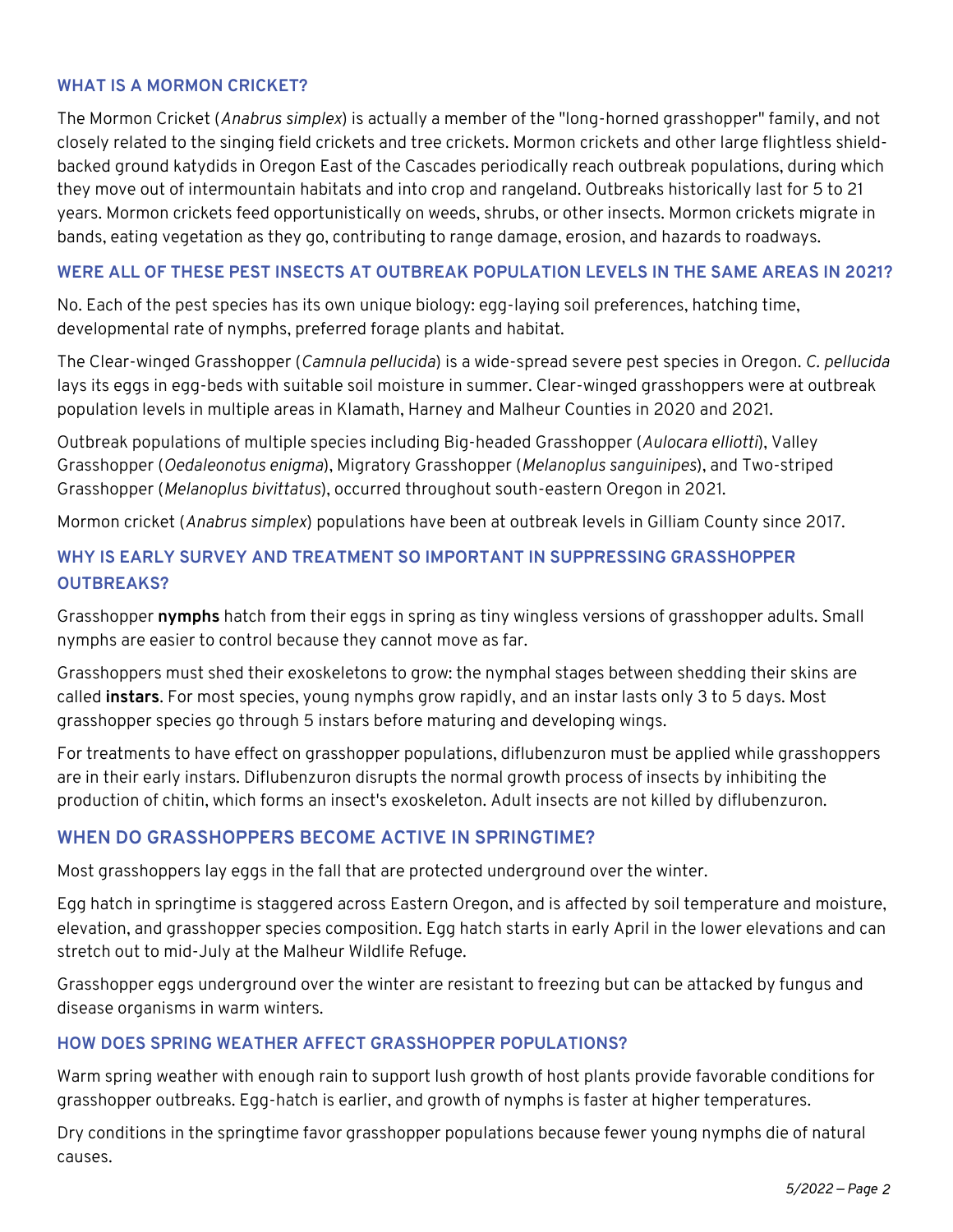## **HOW DOES SUMMER DROUGHT IMPACT GRASSHOPPER OUTBREAKS?**

Summer drought encourages grasshoppers to move in search of forage. Grasshoppers on rangeland may move into pastures and irrigated crop land when population density becomes higher and host plants are consumed.

Some grasshopper species, like Clear-winged grasshopper (*Camnula pellucida*), may exhibit daily movements between feeding areas and egg-laying habitats.

Some species of grasshoppers make longer-distance flights of hundreds of individuals when population density in favorable habitats becomes high.

Mormon Crickets (*Anabrus simplex*) march in bands of migrating insects, eating vegetation as they go. Mormon Crickets can create hazards crossing roadways in numbers.

A warm, dry fall allows grasshoppers to continue feeding and to lay more eggs.

## **WHERE CAN I FIND MORE INFORMATION ABOUT PEST GRASSHOPPERS?**

USDA Agricultural Research Service [Grasshoppers: their biology, identification and management](https://www.ars.usda.gov/plains-area/sidney-mt/northern-plains-agricultural-research-laboratory/pest-management-research/pmru-docs/grasshoppers-their-biology-identification-and-management/grasshopper-site-highlights/)

## **Suppression Treatments**

## **HOW DO YOU TREAT A PROPERTY FOR GRASSHOPPERS OR MORMON CRICKETS?**

Approved treatments for all pest grasshoppers and Mormon crickets are with the growth insecticide **diflubenzuron**. Diflubenzuron disrupts the normal growth process of insects by inhibiting the production of chitin, which forms an insect's exoskeleton. Grasshopper nymphs are not able to shed their exoskeletons normally as they molt to the next instar and die within 2 to 7 days.

## **WHAT MAKES DIFLUBENZURON THE PESTICIDE OF CHOICE FOR GRASSHOPPER SUPPRESSION TREATMENTS?**

When used according to label directions, diflubenzuron is low-risk for people, pets, and livestock including honeybees. Unlike many other alternatives, diflubenzuron requires only a single application per season.

#### **HOW IS THE TREATMENT APPLIED?**

Aerial application is quick and efficient for treating rangeland. As an example, when using Dimilin®2L

(active ingredient is diflubenzuron) we use a 50% coverage of 1 fl. oz. Dimilin®2L mixed with 20 fl. oz. water and 10 fl. oz. oil (crop oil concentrate or an alternative) per acre, for a total of 31 fl. oz. per *applied* acre. One (1) fl. oz. per acre is below the full rate listed on the label. The protected acreage is twice as much as the applied acreage because only 50% of the area is treated.

#### **WHAT IS A RAAT?**

RAAT stands for "reduced agent/area treatment." With this treatment insecticide is applied only every other pass, leaving treated swaths alternating with untreated land (the "reduced area" part). "Reduced agent" means that pesticides are applied at lower than label rates. Read more about this treatment strategy here:

https://www.uwyo.edu/entomology/grasshoppers/raat/index.html https://www.uwyo.edu/entomology/grasshoppers/raat/raats-results.html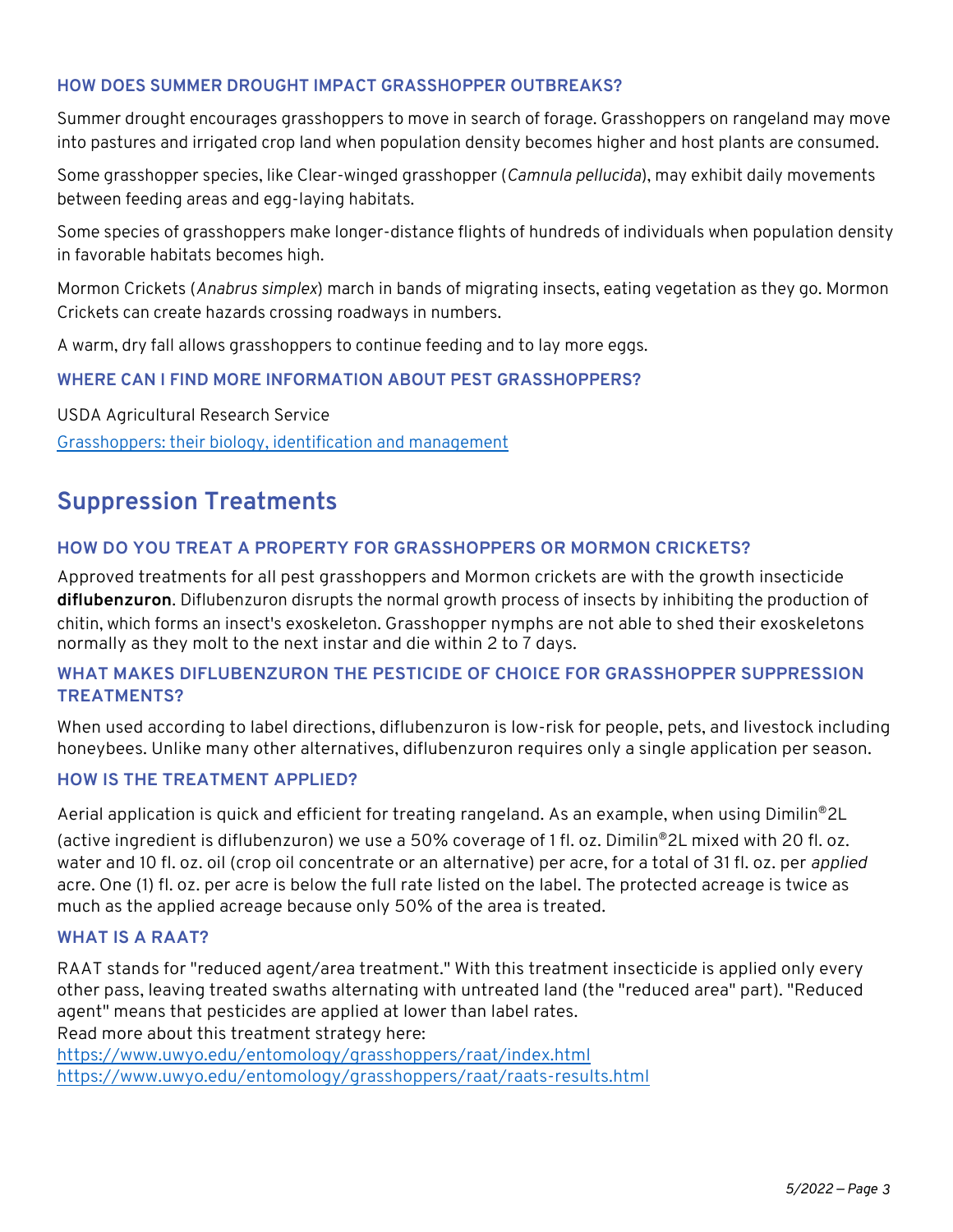## **HOW DOES A RAAT TAKE ADVANTAGE OF GRASSHOPPER BEHAVIOR TO REDUCE PESTICIDE IMPACT ON NON-TARGET INSECTS?**

Grasshoppers are active and mobile insects. Grasshoppers present in the untreated swaths will move into the treated swaths and encounter the pesticide, while populations of beneficial insects like biological control agents are able to find refuge in the untreated swaths.

## **HOW DO I REQUEST TREATMENT FOR MY PROPERTY?**

To be surveyed for grasshoppers, request must be made through th[e online grasshopper reporting form](https://oda.fyi/GHMC) (https://oda.direct/GMCReport.) This form will be used to coordinate survey efforts this season and to process reimbursement for suppression efforts. Both private and public land managers will use this form to request grasshopper survey in the 2022 season.

#### **WHEN WILL TREATMENTS OCCUR?**

Nymph surveys begin when grasshoppers hatch (early April) and will continue until approximately July 4. Nymph surveys are conducted to assess grasshopper population levels for the current years' treatment.

Suppression treatments are conducted from May to August depending on area and species present. Mormon Crickets are earlier and some of the low elevation areas will be able to be treated in May.

Approximately two weeks after the suppression treatment another survey will take place to evaluate the effectiveness of treatment.

Surveys for adult grasshoppers will take place from July 5 to August 31. Adult grasshopper surveys are to create a grasshopper risk map for the following year.

## **WHY DOES ODA NEED TO SURVEY MY PROPERTY BEFORE TREATMENT?**

ODA grasshopper nymph surveys measure the grasshopper population density.

"Grasshopper numbers are the key to economic damage levels. Fifteen to 20 grasshoppers per square yard, spread over a 40-acre field of alfalfa, will eat one ton of hay per day. Over the season, 10 to 20 grasshoppers per square yard in bluegrass pasture consume as much forage as one cow per acre. Seven grasshoppers per square yard over 10 acres of rangeland can eat the equivalent of one cow feeding throughout the season."

*Reference: Grasshoppers in Washington, Extension Bulletin 1392. Daniel Suomi, Gary Thomasson, and Dave Keim. Revised January 1990. Cooperative Extension, College of Agriculture & Home Economics, Washington State University, Pullman.*

The method our surveyors use to estimate grasshopper density depends on their ability to consistently estimate a square foot area 10-12 feet ahead of them in the field. As the surveyor approaches the visualized area, he/she estimates the number of grasshoppers jumping out of the square foot area (but not into it). Walking into the area flushes out any remaining nymphs or adults. This procedure is repeated 18 times throughout the sampling area by walking in a wide circle with a radius of 20 to 25 yards.

Once the total number of grasshoppers for all 18 square feet is calculated, that number is divided by 2 to obtain an estimate of the number of grasshoppers per square yard (9 square feet = 1 square yard).

The most accurate density estimates are made when the temperature is 60 to 950 F, the wind is less than 15 mph, and the vegetation is not wet.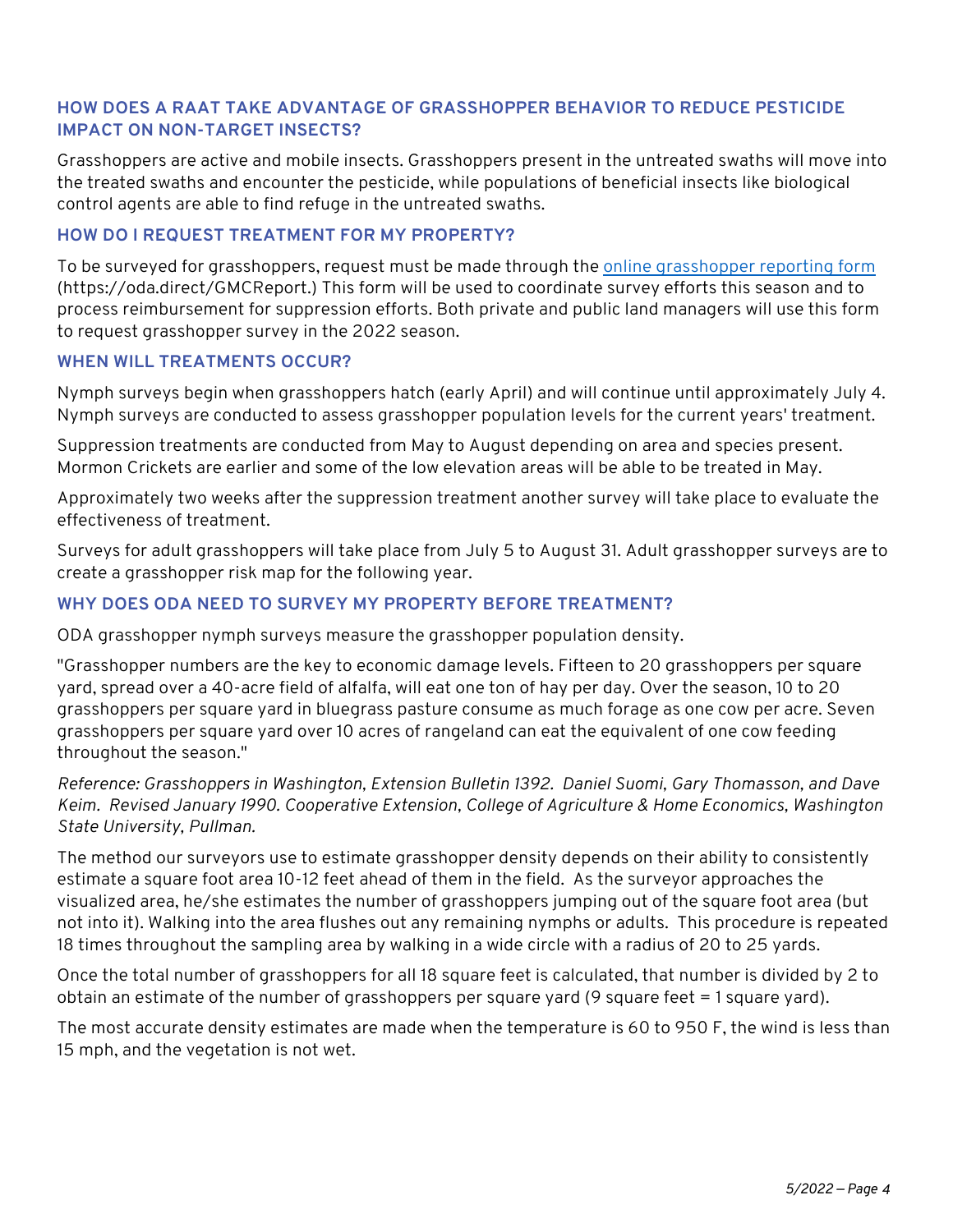## **WHAT IS THE "ECONOMIC THRESHOLD" FOR TREATMENT?**

The economic threshold for treatment is the density of the grasshopper infestation at which the cost of damage from grasshopper feeding will be greater than the cost of treatment. The density that would almost certainly warrant treatment consideration in all regions of the West is 24 grasshoppers per square yard. Control is rarely justified at densities below 8 grasshoppers per square yard.

## **WILL THERE BE A FOLLOW-UP INSPECTION TO EVALUATE EFFECTIVENESS OF TREATMENTS?**

Yes. Approximately two weeks after diflubenzuron application, ODA will conduct a second survey for grasshoppers to assess the effectiveness of the treatment. Inform ODA of treatment date as soon as possible to schedule a follow up on treatment efficacy.

#### **Our goal is grasshopper population suppression, not eradication.**

#### **WILL MY PROPERTY REQUIRE MORE THAN ONE TREATMENT?**

Probably not. A single RAAT treatment using an aerial application of diflubenzuron can achieve up to 85% control of grasshopper pests.

#### **DO I NEED TO BE PRESENT DURING SURVEYS?**

No, you can schedule a grasshopper survey by contacting ODA. Please make sure that your property is accessible to the surveyor. All applicable outside gates and entryways should be unlocked. ODA will contact you with the results of the survey and treatment information.

#### **HOW DO I CONTACT A LICENSED AERIAL PESTICIDE APPLICATOR?**

The ODA Pesticide Licensing database can be used to search for licensed applicators (for example, licensed aerial applicators). http://oda.direct/PestLicenseStatus

#### **HOW DO I CONTACT ODA TO LET THEM KNOW MY TREATMENT HAS BEEN COMPLETED?**

Contact ODA by phone or email as soon as possible after treatment to schedule a follow-up efficacy survey.

Todd Adams todd.adams@oda.oregon.gov 503-931-0829

#### **HOW CAN I PARTICIPATE IN THE ONE-TIME COST SHARING PROGRAM FUNDED BY OREGON SB5561?**

Find instructions on how to submit a report or request for survey online prior to submitting your application. https://oda.direct/IPPMGrasshoppersCrickets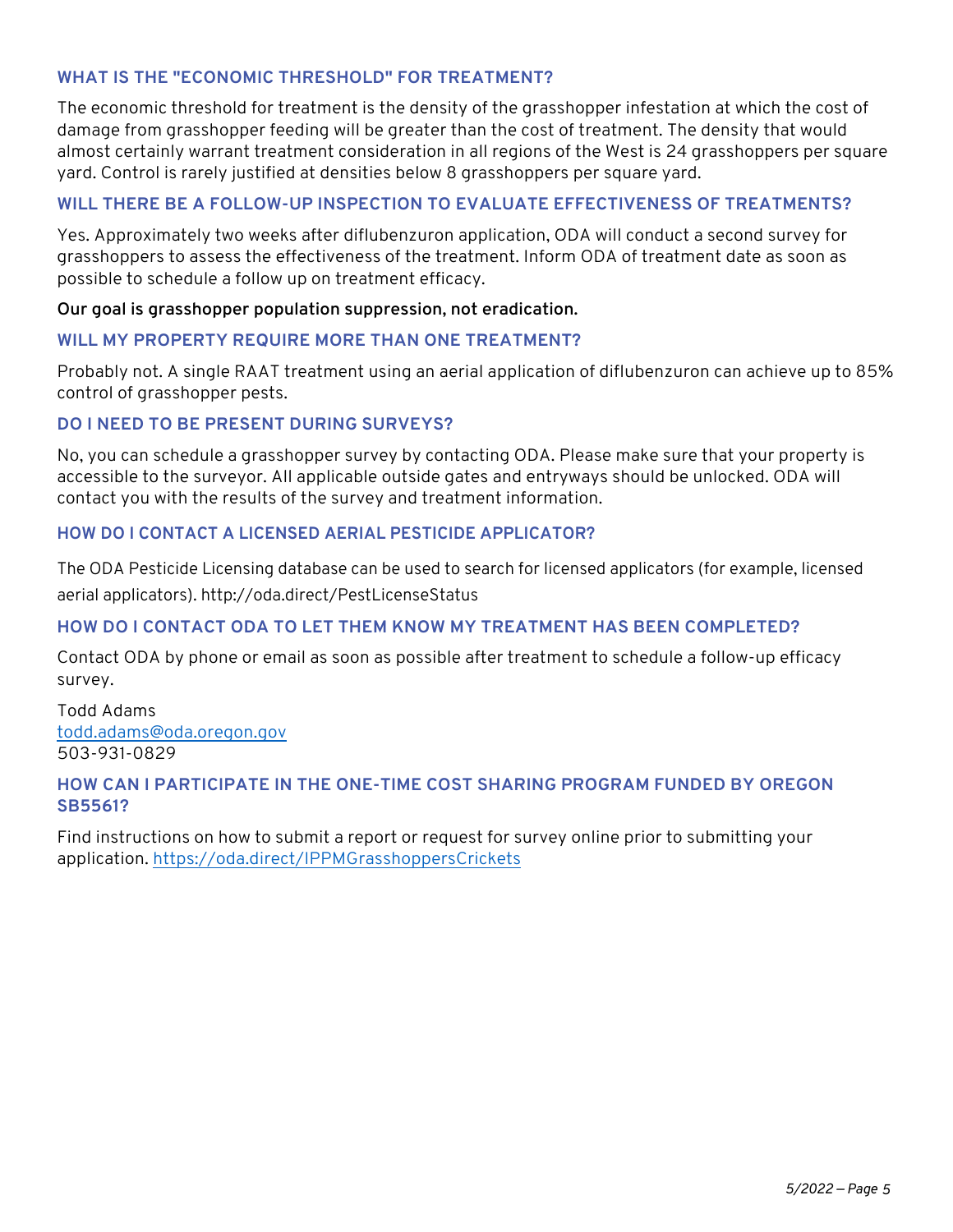## **Diflubenzuron Safety**

## **WHAT IS THE PESTICIDE THAT THE ODA RECOMMENDS TO TREAT MY LAND?**

The insecticide **diflubenzuron** is one of a class of insecticides that work by inhibiting normal insect development. As an example, the formulation Dimilin®2L is a liquid that can be applied at low volume aerially (there are other similar insecticides available). The formulation is a restricted use pesticide and must be applied by a certified pesticide applicator.

## **WILL IT HARM HUMANS, LIVESTOCK OR PETS, OR OTHER ANIMALS?**

USDA-APHIS evaluated the potential human and animal health risks of diflubenzuron and determined that, when applied according to label directions, toxicity to vertebrates is low. This pesticide generally is of low toxicity to humans, other mammals, and birds. Diflubenzuron disrupts the normal growth process of insects by inhibiting the production of chitin, which forms an insect's exoskeleton.

- Diflubenzuron has low toxicity to pollinators, including honeybees.
- Diflubenzuron is a restricted use pesticide due to its toxicity to aquatic invertebrates. The USDA-APHIS also encourages applications below label rates to reduce risk to aquatic habitats.
- THE USDA evaluation of diflubenzuron: "Final Human Health and Ecological Risk Assessment for Diflubenzuron Rangeland Grasshopper and Mormon Cricket Suppression Applications" https://www.aphis.usda.gov/plant\_health/ea/downloads/2019/diflubenzuron-hhera-final.pdf

## **DO ANIMALS/LIVESTOCK NEED TO BE MOVED BEFORE TREATMENT? AND IF SO, WHEN IS IT SAFE FOR GRAZING TO RESUME?**

Diflubenzuron is labeled for grasshopper control in rangeland and in pastures and is also labeled for applications to other crops that may be harvested for forage or hay, such as alfalfa and cereal grains. Livestock need not be removed from rangeland but should be moved from pasture areas prior to application to avoid direct contact. Label directions must be followed if harvesting treated areas for forage; for example, allow at least one (1) day after treatment before cutting grass, one (1) day for alfalfa, and three (3) days for cereals such as triticale and wheat, etc.

## **IS DIFLUBENZURON SAFE FOR PLANT CROPS?**

Diflubenzuron is "lipophilic", that is, it sticks to the waxy cuticle of plants, so that grasshoppers consume the pesticide as they eat. The pesticide is not taken up into plant tissues.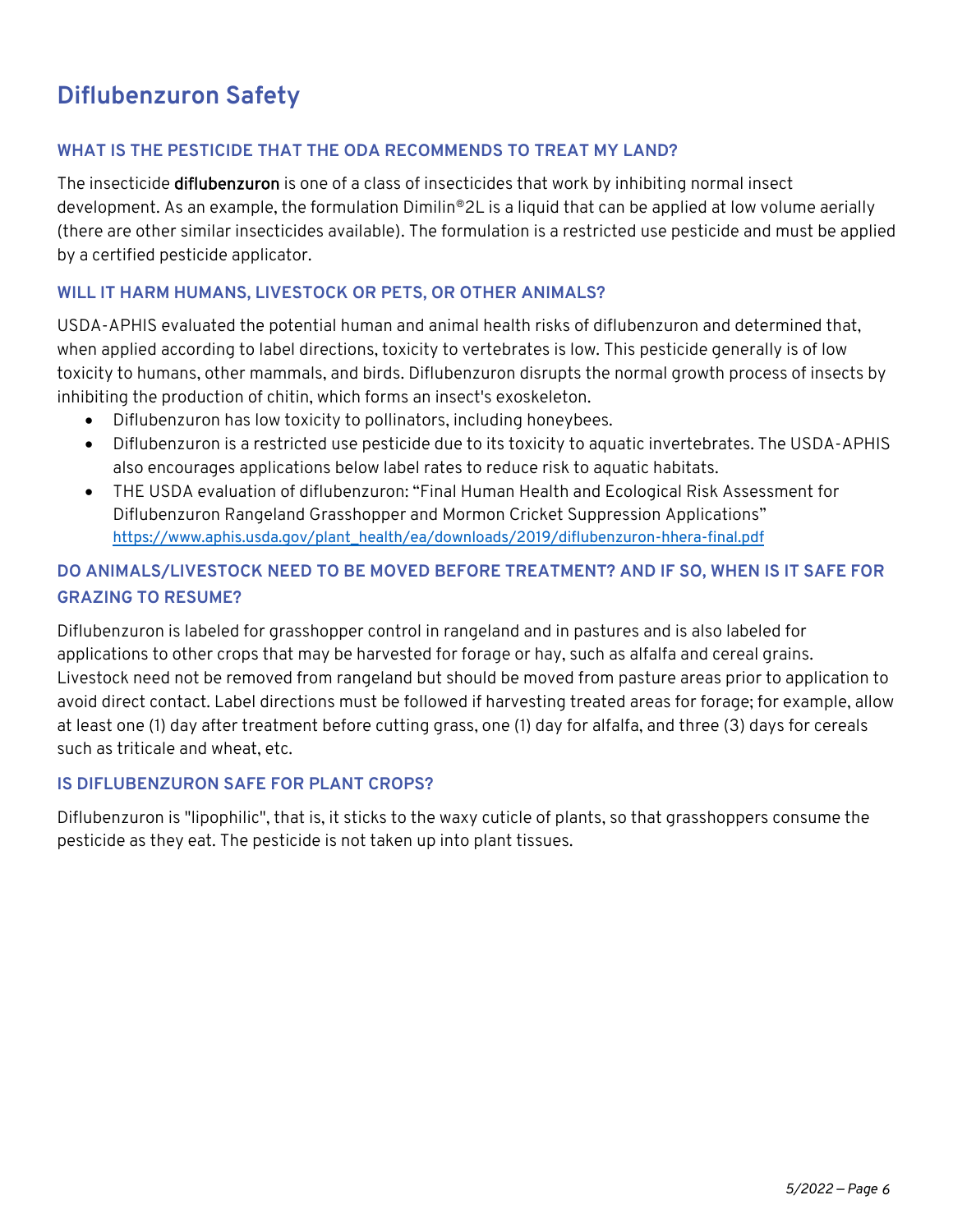## **IS DIFLUBENZURON SAFE FOR HONEYBEES?**

- Diflubenzuron is non-toxic to honeybee workers. In force-feeding experiments on bee brood, brood development is affected at higher rates of exposure.
- Diflubenzuron is mixed with water and crop oil (or an alternative) as an additive to help disperse the spray. Crop oils have no effect on honeybee development.
- Avoid spray contact with beehives. Beekeepers should dump and replace water in bee water buckets after diflubenzuron treatment. Treatments should be timed, if possible, to avoid contact with bees during bloom time, by spraying in the late afternoon or evening when bees are less active.
- Dimilin®2L and Bee Safely (UPL) [https://www.oregon.gov/oda/programs/IPPM/SurveyTreatment/Documents/Dimilin%20and%20Bee](https://www.oregon.gov/oda/programs/IPPM/SurveyTreatment/Documents/Dimilin%20and%20Bee%20Safety.pdf) %20Safety.pdf
- Dimilin®2L BMPs for Honeybee Safety on Almonds (UPL) [https://www.oregon.gov/oda/programs/IPPM/SurveyTreatment/Documents/Dimilin%20BMPs%20fo](https://www.oregon.gov/oda/programs/IPPM/SurveyTreatment/Documents/Dimilin%20BMPs%20for%20Honey%20Bee%20Safety%20on%20Almonds.pdf) r%20Honey%20Bee%20Safety%20on%20Almonds.pdf
- Dimilin®2L and honeybees [https://www.researchgate.net/publication/230197315\\_The\\_toxicity\\_of\\_diflubenzuron\\_to\\_honey\\_bee\\_](https://www.researchgate.net/publication/230197315_The_toxicity_of_diflubenzuron_to_honey_bee_Apis_mellifera_L_colonies_in_apple_orchards) Apis\_mellifera\_L\_colonies\_in\_apple\_orchards https://link.springer.com/article/10.1007/s10646-005-0024-6

## **IS DIFLUBENZURON SAFE FOR NATIVE BEES?**

In laboratory toxicity studies, diflubenzuron has no acute toxicity on worker bumblebees when ingested with pollen. However, there are effects on brood production of ground-nesting bees like bumblebees.

• Hazards and uptake of chitin synthesis inhibitors in bumblebees *Bombus terrestris*. https://onlinelibrary.wiley.com/doi/abs/10.1002/ps.1238

The RAAT strategy helps to conserve populations of potentially sensitive beneficial insects like native bees, by alternating untreated swaths with treated swaths. Populations of beneficial insects are able to find refuge in the untreated swaths, and so are able to re-establish in treated areas more rapidly.

## **I READ THAT DIFLUROBENZURON SPRAYS CAN BE USED TO CONTROL PEST CATERPILLARS AS WELL. WILL GRASSHOPPER SUPPRESSION TREATMENTS KILL MONARCH BUTTERFLIES?**

Diflurobenzuron is non-toxic to adult insects including butterflies and bees.

Identifying and delineating native and planted milkweed stands that are the larval foodplants of Monarch butterfly caterpillars is a crucial step. The Xerces Society recommends, for aerial sprays of liquid insecticides, a minimum of 3-mile buffers from the edges of milkweed stands to protect caterpillars and ovipositing adults. For maps and models of milkweeds in western states, visit the Western Monarch Milkweed Mapper: [monarchmilkweedmapper.org](https://www.monarchmilkweedmapper.org/)

Early survey and treatment may allow grasshopper suppression to take place before Monarchs are reproducing in the summer. Work with your surveyor for an appropriate treatment plan.

More resources with information about Monarch butterflies:

- A recent paper of milkweeds on rangelands https://esajournals.onlinelibrary.wiley.com/doi/full/10.1002/ecs2.3816
- "Managing for Monarchs in the West" https://xerces.org/publications/guidelines/managing-for-monarchs-in-west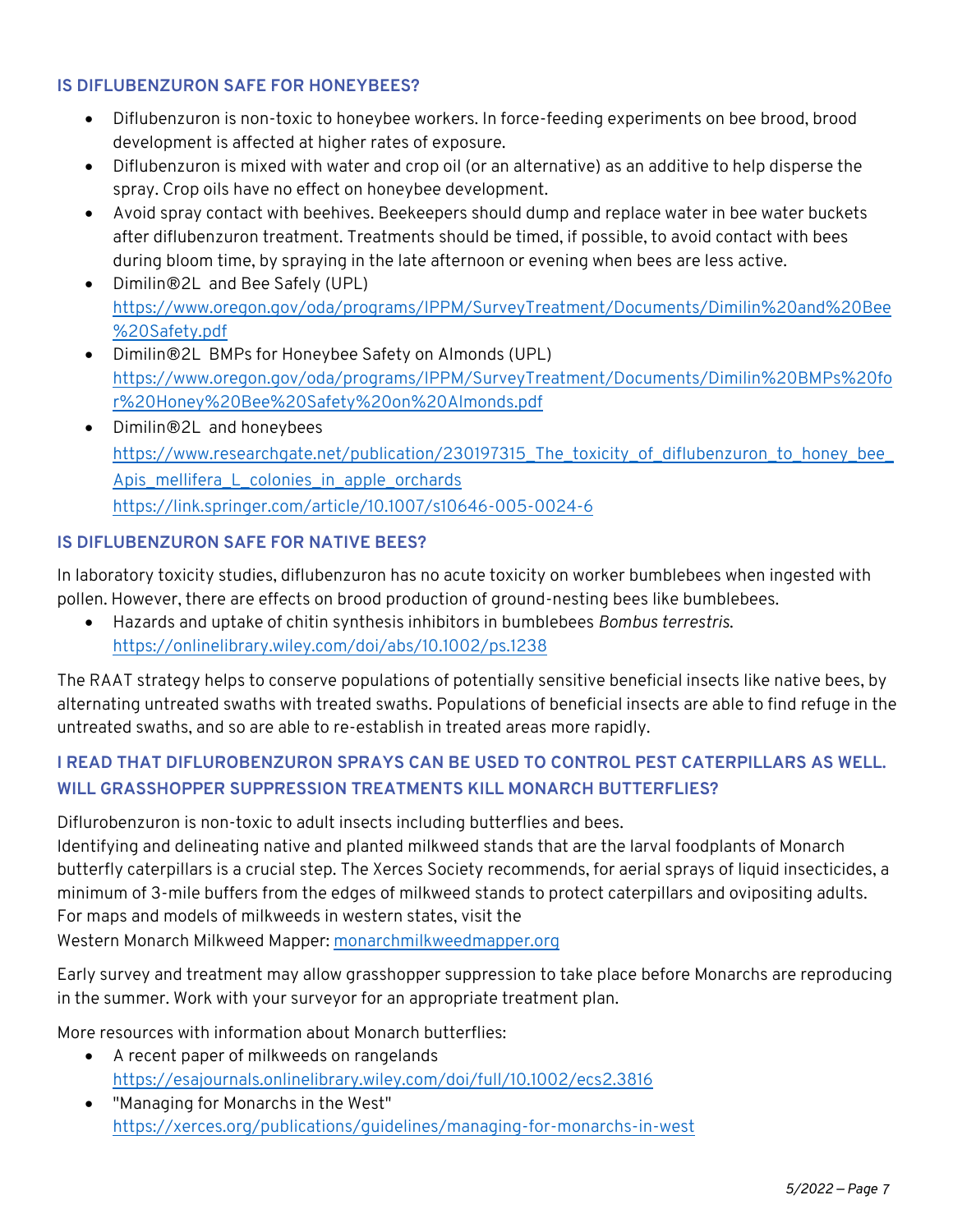- "Timing Management in Monarch Breeding Habitat" https://xerces.org/sites/default/files/2018-06/18-010\_Timing-Management-in-Western-Monarch-Habitat\_XercesSoc.pdf
- Western Association for Fish and Wildlife's "WESTERN MONARCH BUTTERFLY CONSERVATION PLAN, 2019–2069" provides a vision for what it will take to recover western monarchs https://wafwa.org/wpdm-package/western-monarch-butterfly-conservation-plan-2019-2069/

## **WHAT ARE THE EFFECTS OF GRASSHOPPER SUPPRESSION TREATMENTS ON OTHER INSECTS?**

Field studies of diflubenzuron application to rangeland have found no significant whole-field effects on populations of non-target arthropods.

- Effects of An Operational Application Of Dimilin® On Non-Target Insects. https://www.cambridge.org/core/journals/canadian-entomologist/article/abs/effects-of-anoperational-application-of-dimilin-on-nontarget-insects/E8FC09B4058FBE4DDDA0370B97C3DF87
- Sprayed barriers of diflubenzuron for control of the migratory locust (*Locusta migratoria capito* (Sauss.) https://www.sciencedirect.com/science/article/abs/pii/0261219496000294?via=ihub

The RAAT strategy helps to conserve populations of potentially sensitive beneficial insects like ground-nesting native bees and biocontrol agents, by alternating untreated swaths with treated swaths. Populations of beneficial insects can find refuge in the untreated swaths, and so are able to re-establish in treated areas more rapidly.

## **WHAT ABOUT THE EFFECTS ON BIRDS THAT RELY ON GRASSHOPPERS (OR OTHER INSECTS) FOR FOOD, IF ODA SUPPRESSES GRASSHOPPER POPULATIONS?**

The alternative to grasshopper suppression (doing nothing) will result in loss of forage and plant cover for everything. In some areas in 2021, grasshoppers ate it all to the dirt. Long term consequences include loss of vegetative diversity, loss of cover, increased soil temperatures, decreased soil moisture, increased run-off and erosion, and decrease in soil nutrients.

The RAAT strategy minimizes negative environmental effects by leaving untreated areas within the managed property and using a reduced rate narrow-spectrum insecticide. Grasshopper suppression treatments are for population management, not eradication.

## **DOES DIFLUBENZURON AFFECT GROUNDWATER/SOIL LONG-TERM?**

No, diflubenzuron does not persist in the environment long-term. In soil the half-life of diflubenzuron is from 2 to 7 days.

## **ARE THERE OTHER MITIGATING FACTORS, LIKE TREATMENT TIME, THAT REDUCE NON-TARGET EFFECTS OF DIFLUBENZURON TREATMENT FOR GRASSHOPPER SUPPRESSION?**

Due to its toxicity to aquatic invertebrates, the Dimilin®2L product label prohibits applications within 25 feet (for ground applications) or within 150 feet (for aerial applications) of bodies of water. Always follow the label directions.

Avoid spray contact with beehives. Beekeepers should dump and replace water in bee water buckets after diflubenzuron treatment. Treatments should be timed, if possible, to avoid contact with bees during bloom time, by spraying in the late afternoon or evening when bees are less active.

**Our goal is grasshopper population suppression, not eradication.**